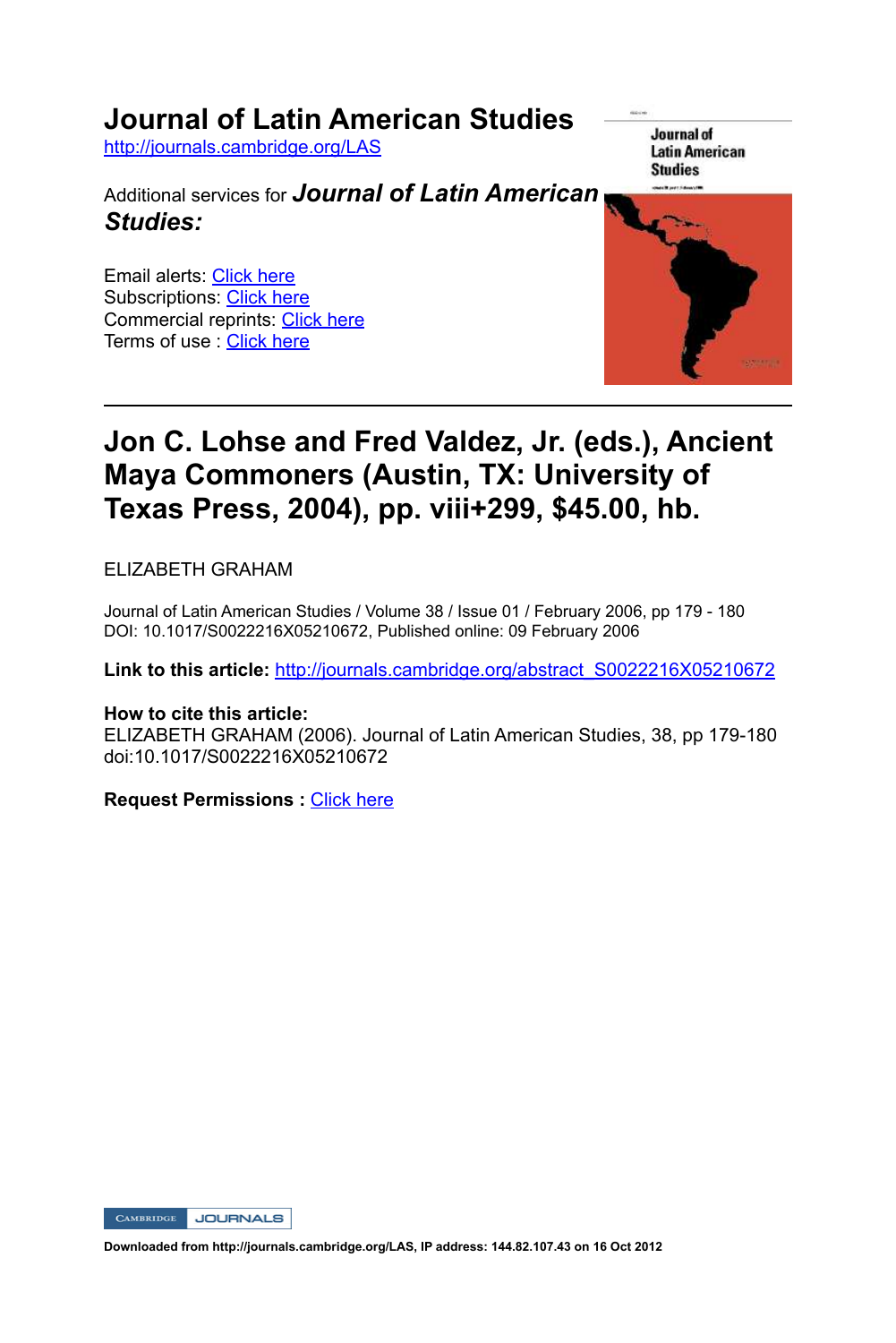# Reviews

#### J. Lat. Amer. Stud. 38 (2006). doi:10.1017/S0022216X05210672

Jon C. Lohse and Fred Valdez, Jr. (eds.), Ancient Maya Commoners (Austin, TX: University of Texas Press, 2004), pp. viii  $+$  299, \$45.00, hb.

The goal of the editors of *Ancient Maya Commoners* is to 'bring attention to the rich diversity that characterised social non-elites in Maya society' (p. ix). The volume succeeds because the energy of the contributors has not been spent on considering why prior assumptions about Maya commoners are wrong, but on exactly how details of settlement patterns, settlement organisation, architecture, cultivation, building function, spatial mobility and economic constructs can enhance our knowledge of the ways in which common-status individuals and family groups participated in Maya life.

The final chapter by Marcus also functions effectively as an introduction. She summarises prior assumptions about 'commoners' as well as available information concerning where commoners lived, what we know about non-elite residences, what problems exist archaeologically in identifying residences and living space, what units of analysis can be used in the study of commoners, and what epigraphy has to offer. In recognising as problematic the broad set that subsumes Maya commoners – essentially all those not of noble birth (p. 277) – she nonetheless expresses reservations about a term that is coming to be used as a subset – the middle class – because it is an economic bracket which can subsume some nobles and some commoners. It is true that 'middle class' obscures the very social issues that validate the division between elites and non-elites, but deciding what terms we should use is still complicated by the fact that economic fluidity can be the stimulus behind changes in the elite/non-elite ratio.

Lohse and Valdez, the volume editors, set out to describe scholarly focus on elites and the partial picture of Maya society this produces ; their concern is to frame a larger picture by defining the ways in which non-elites can be illuminated. Vogt provides a description of daily highland Maya life and ritual drawn from his ethnographic research of the 1950s. Powis, who analysed the Preclassic ceramic assemblages from the site of Lamanai in northern Belize, concludes that there is considerable variability in ceramic content within commoner and elite households, and also that the differences in ceramic types and forms identified in elite and commoner contexts and in domestic and ritual contexts are not significant. Arroyo focuses on the Pacific Coast, which is especially interesting because of its early development. This area certainly has much to contribute to our understanding of how social divisions developed in the first place.

Dunning's contribution explores the idea that houses and households were tied to landholdings. Lohse poses the important and neglected question of how different levels of social organisation might have acted simultaneously as agricultural agents. The interpretation of settlement distribution variation as a function of decisionmaking processes concerning land use is well worth further exploration. Yaeger and Robin studied two small-scale communities within the Xunantunich polity in Belize.

JOURNALS

<http://journals.cambridge.org> Downloaded: 16 Oct 2012 IP address: 144.82.107.43